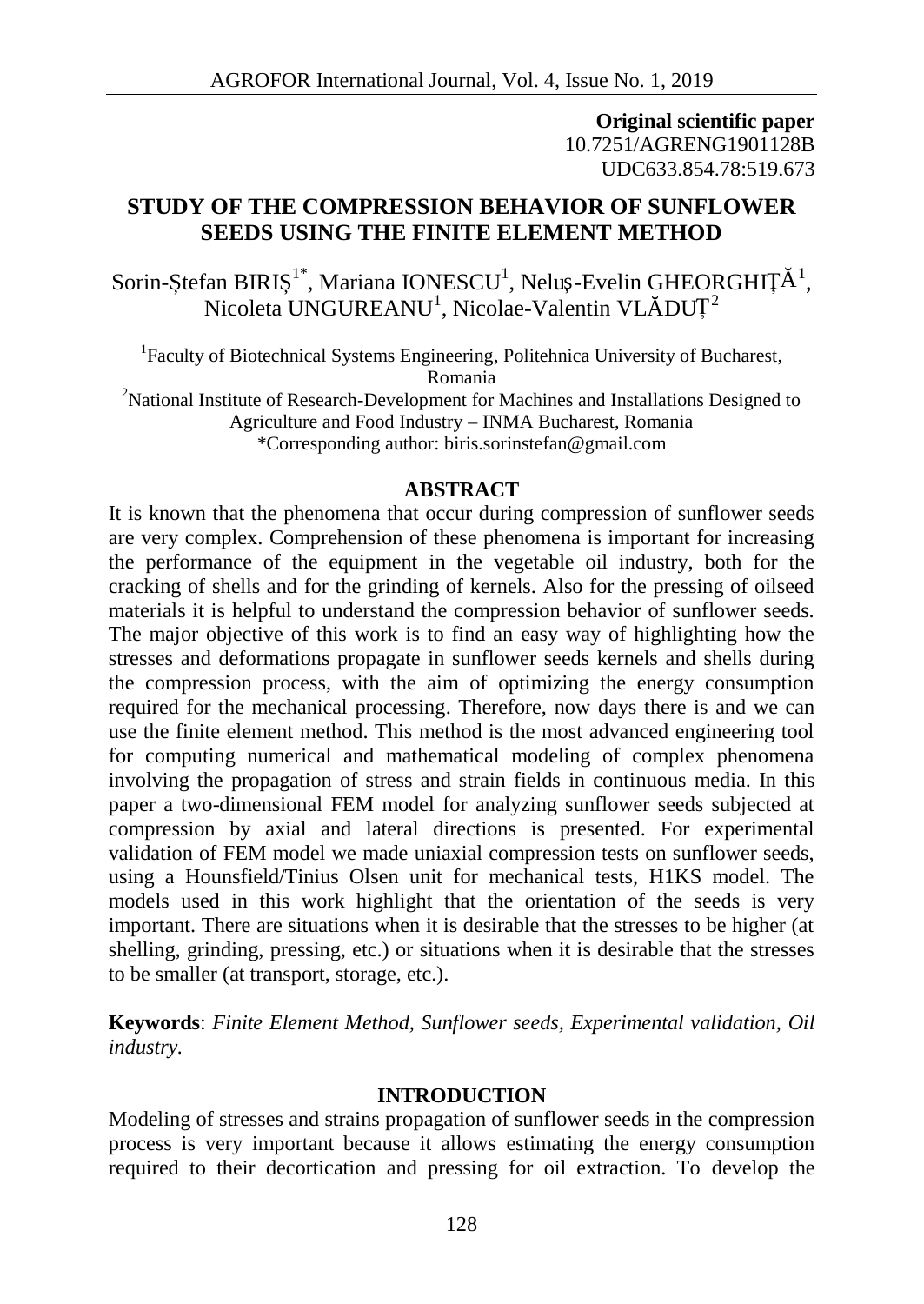mathematical models of seeds behavior at compression it is necessary to know the physical and mechanical characteristics for kernel and the shell, respectively Young's modulus and Poisson's ratio. Figure 1 presents the morphological structure of the one of the most known type of oilseed, i.e. the sunflower seed, composed of the outer shell (seed vessel or pericarp), a thin peel (seed coat or endocarp) and the kernel. In recent years, experimental studies and research were conducted to determine the physical-mechanical properties of seeds. Thus, in their works, Khodabakhshian et al. (2010) and Khodabakhshian (2012), have deducted the mean comparison of elastic modulus of sunflower seed and kernel considering the influence of variety, moisture content and loading rate. It was found that the elastic modulus of sunflower seeds and their kernels decreased with increasing moisture content from 3% to 14% dry basis, and also with increasing the loading rate from 2 to 10 mm/min, regardless seed varieties and size categories. Average Poisson's ratio values of seeds from 0.28 to 0.35, 0.31 to 0.38, 0.33 to 0.42, were obtained for moisture levels ranging from 3% to 14%, respectively. Poisson's ratio increased from 0.281 to 0.357, 0.314 to 0.387 and 0.346 to 0.42 at loading rates of 2 to 10 mm/min. The Poisson's ratio and elastic modulus of sunflower seed and its kernel also exhibit a positive correlation with the size for all studied varieties, moisture content and loading rates.



Fig. 1. Morphological structure of the sunflower seed (1-pericarp; 2-endocarp; 3-kernel)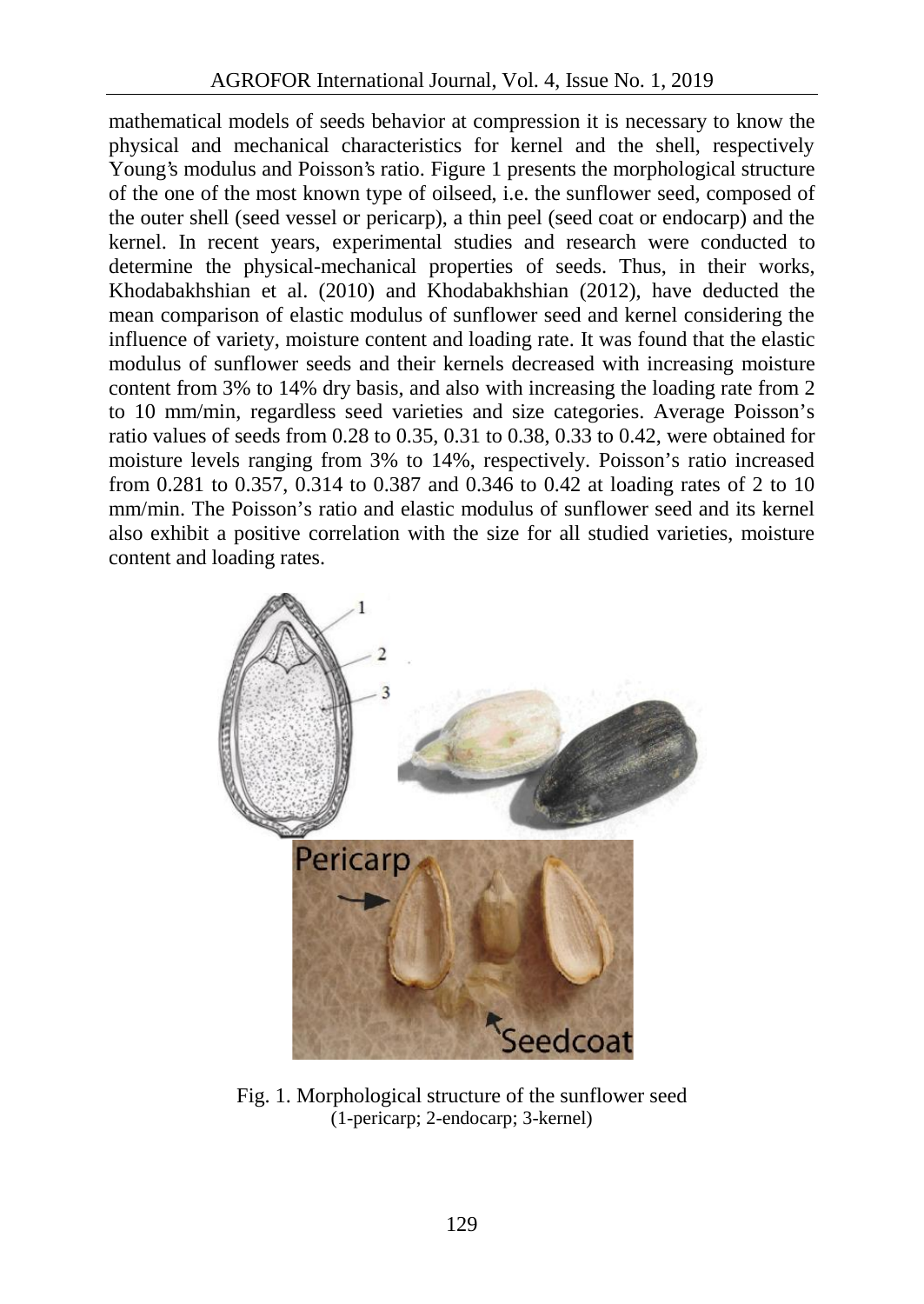Gupta and Das (2000) studied the energy consumption for achieving the compression stress of sunflower seeds oriented vertically and horizontally. They concluded that the seeds loaded in a vertically absorbed more energy prior to breakage than those loaded in horizontally. Kernels loaded in vertically required less energy to breakage than those loaded in horizontally.

In their research, Jafari et al., (2010) present interesting experimental results, showing that the average compressive force required to cause seed breakage was 43.36 N for the vertical and 27.37 N for horizontal orientations of loading. Both the deformation and the energy absorbed at the breakage point of the seeds increased with increasing moisture content, regardless the orientation of loadings.

The major objective of this work is to discover and highlight the propagation of stresses and deformations in the kernel and shell of sunflower seeds during compression, aiming to optimize the energy consumption required for seed processing. The most advanced engineering tool for predicting the propagation of stresses and deformations is the Finite Element Method (FEM), widely used for computing numerical and mathematical modeling of complex phenomena involving the propagation of stress and deformation in continuous media.

## **MATERIAL AND METHODS**

The mechanical properties of oilseeds can be determined using the uniaxial compression test. After their proper processing, the load-strain curves obtained by uniaxial compression test can provide important information regarding seed hardness, crushing strength, apparent modulus of elasticity, energy consumption for crushing, force and deformation at various compression moments etc. (ASAE Standards, 2000).

Table 1. presents the measured and calculated physical properties of the sunflower seeds used in this study.

| Dimension |    |   |       |           |             |                | Weig  |  |
|-----------|----|---|-------|-----------|-------------|----------------|-------|--|
|           | S, |   | Weigh | Volum     | Average     | Coefficient of | ht of |  |
| (mm)      |    |   | e,    | diameter, | sphericity, | 1000           |       |  |
|           |    |   | m(g)  | $(mm^3)$  | $d_m$ (mm)  |                | seeds |  |
|           | h  | C |       |           |             |                | (g)   |  |
| 10        |    |   | 0.06  | 100       |             | 0.55           | 58    |  |

Table 1. Physical properties of sunflower seeds

Figure 2 shows the KS H1 Hounsfield/Tinius Olsen mechanical testing machine and the two orientations of seeds during compression tests. The characteristic force-displacement curves were obtained from these tests and the values of strain, force, energy consumption and slope to the breakage point of the shell were read at different moments during compression (Fig. 3).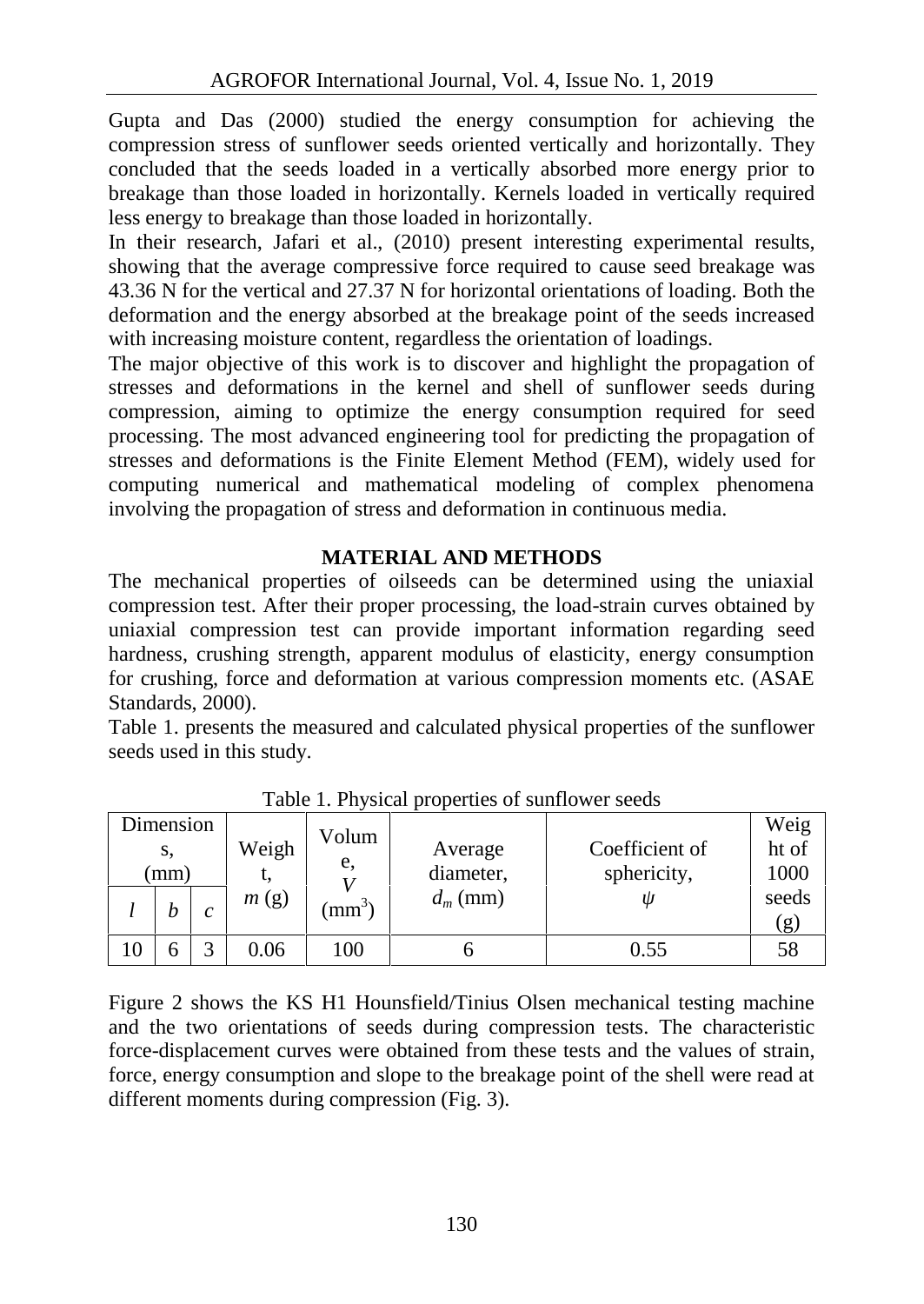

Fig. 2**.** The Hounsfield/Tinius Olsen mechanical testing machine, H1 KS model



Fig. 3. Force-strain curve and its characteristic points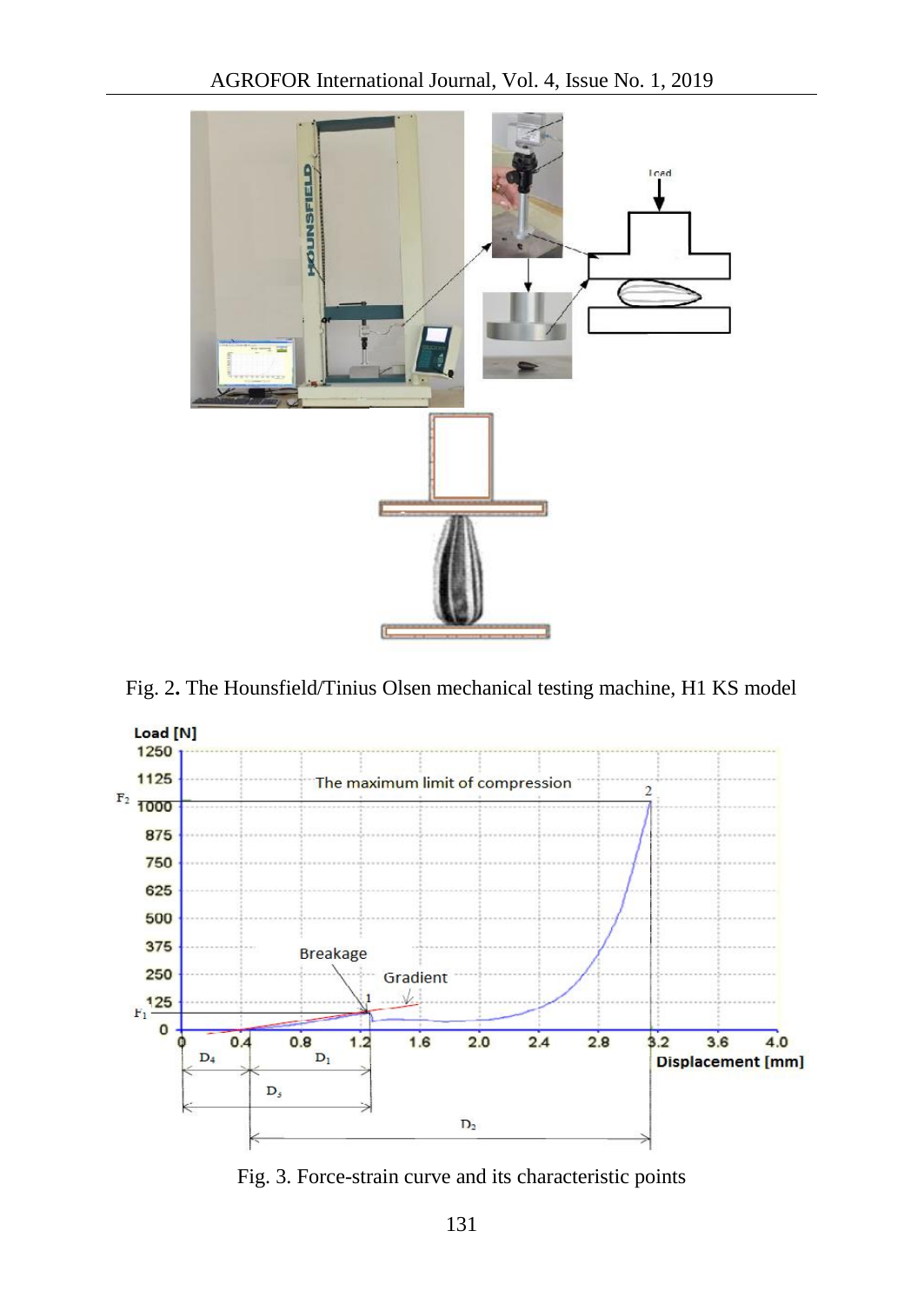

Fig. 4. Meshed model of sunflower seed

Seeds were placed and stabilized on the fixed plate of the machine and the speed of the movable plate was set at 1 mm/min. Force and strain values are given and saved by the software (Qmat) of the Hounsfield/Tinius Olse equipment. In point "1" on the force-strain curve (Fig. 3) occured the shell breakage and a sudden drop of the force can be observed. Beyond that point, the kernel further was subjected to compression, until reaching the maximum force of about 1030 N (in point "2") for 1 kN cell force. The results are used for the meshed model, which is required in the FEM modeling of the propagation of stresses and deformations in sunflower seeds. For numerical solving it was used the QuickField Finite Elements Analysis System, Release 6.0 software. Meshed model of the sunflower seed is shown in Figure 4. Young's modulus for shell had a value of 123 MPa, respectively 107 MPa for the kernel (Khodabakhshian, R., 2012). Poisson's ratio was 0.36 for the shell and 0.3 for the kernel (Khodabakhshian, R., 2012).

## **RESULTS AND DISCUSSION**

Using the QuickField Finite Elements Analysis System, Release 6.0 software, were obtained the distributions of von Mises equivalent stresses and total displacements, for the analysed field of the complex model consisting of kernel and shell. The results obtained when placing the seed horizontally and vertically are presented in Figures 5, 6, and 7.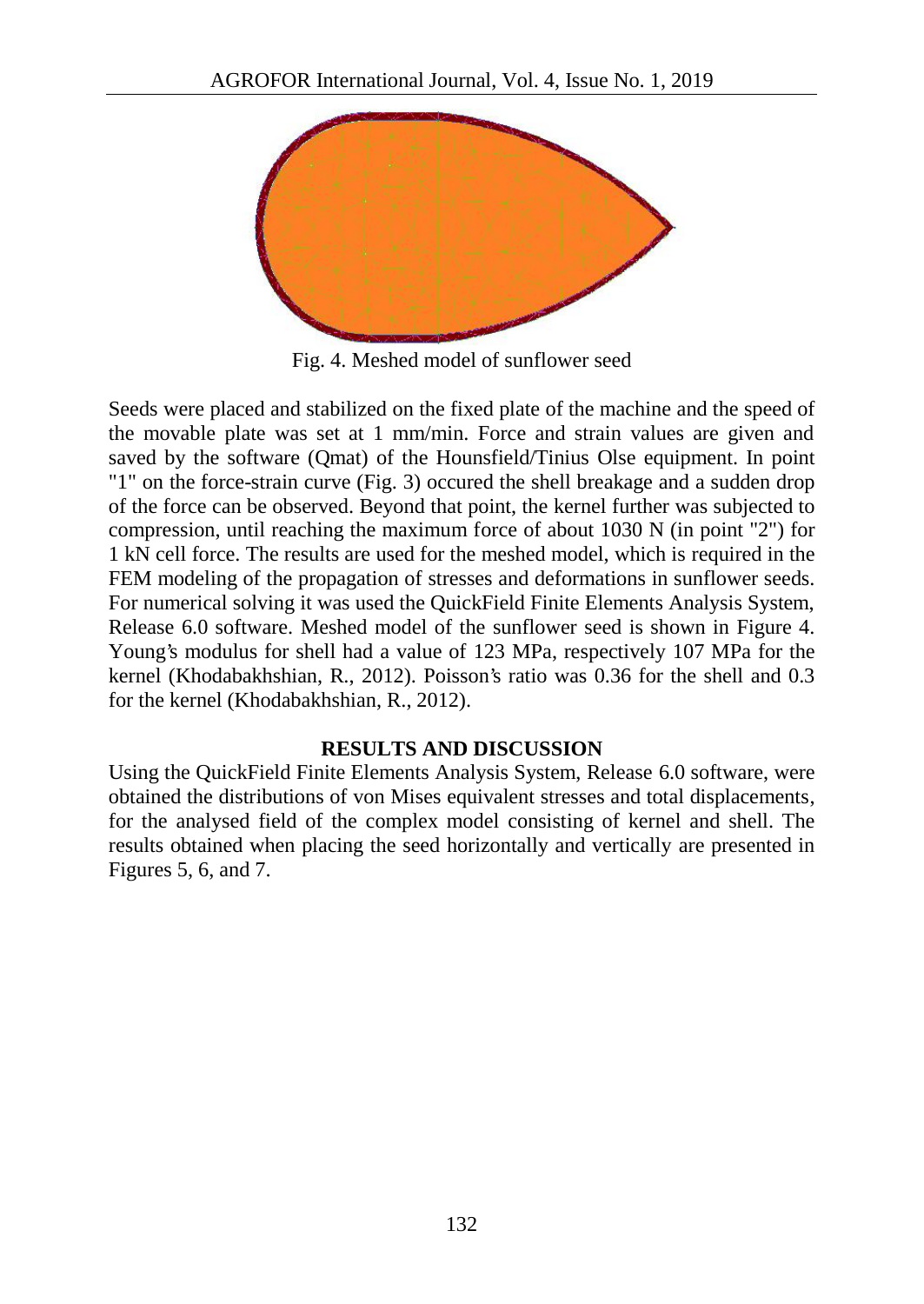

Fig. 5. Distribution of equivalent stresses in the sunflower seed oriented horizontally



Fig. 6. Distribution of equivalent displacement in the sunflower seed oriented horizontally

In Figure 5. it can be noticed that the highest equivalent stress are found in the contact area between seeds and the plates of the testing machine. There, the maximum values are about 47 MPa. In the vertical-central area, the stress has values ranging between 20 MPa and 45 MPa. In this area, due to these stresses, are met the grinding conditions of seeds kernel. The surface of this area should be as high as possible. The stress in the shells is quite low (18-30 MPa).

Figure 6 shows the distribution of total displacements and how the seeds deform during loading. It can be observed that the highest displacements are found in the contact area between the mobile plane of the testing apparatus and they are oriented in vertical direction.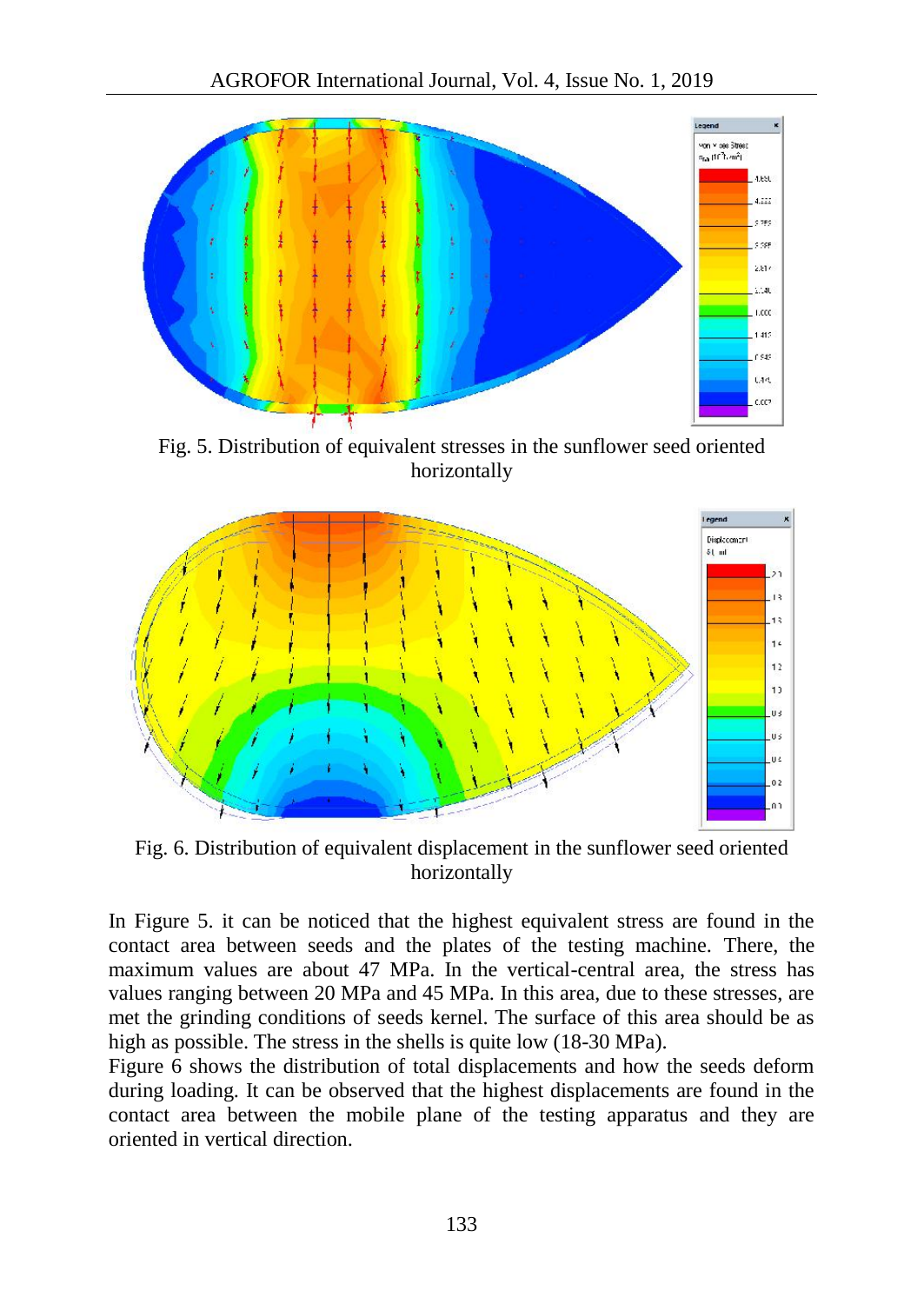From Figure 7.. it can be seen that the highest equivalent stresses are found in the area near seed's top (100-123 MPa) which will thus favour seed breaking. It can also be observed that the highest displacements are oriented in vertical direction.



Fig. 7. Distribution of equivalent stresses (a) and displacements (b) when the sunflower seed is oriented vertically



Fig. 8. Comparative analysis of equivalent stresses on the sunflower seed outline for both orientations

Figures 8 and 9 show the comparative analysis of equivalent stresses and total displacements on the sunflower seed outline for horizontal and vertical orientations. It is obvious that the stresses are more evenly distributed if the seed is placed horizontally. For vertical orientations, the highest equivalent stresses are concentrated on the top, respectively on the basis of the seed.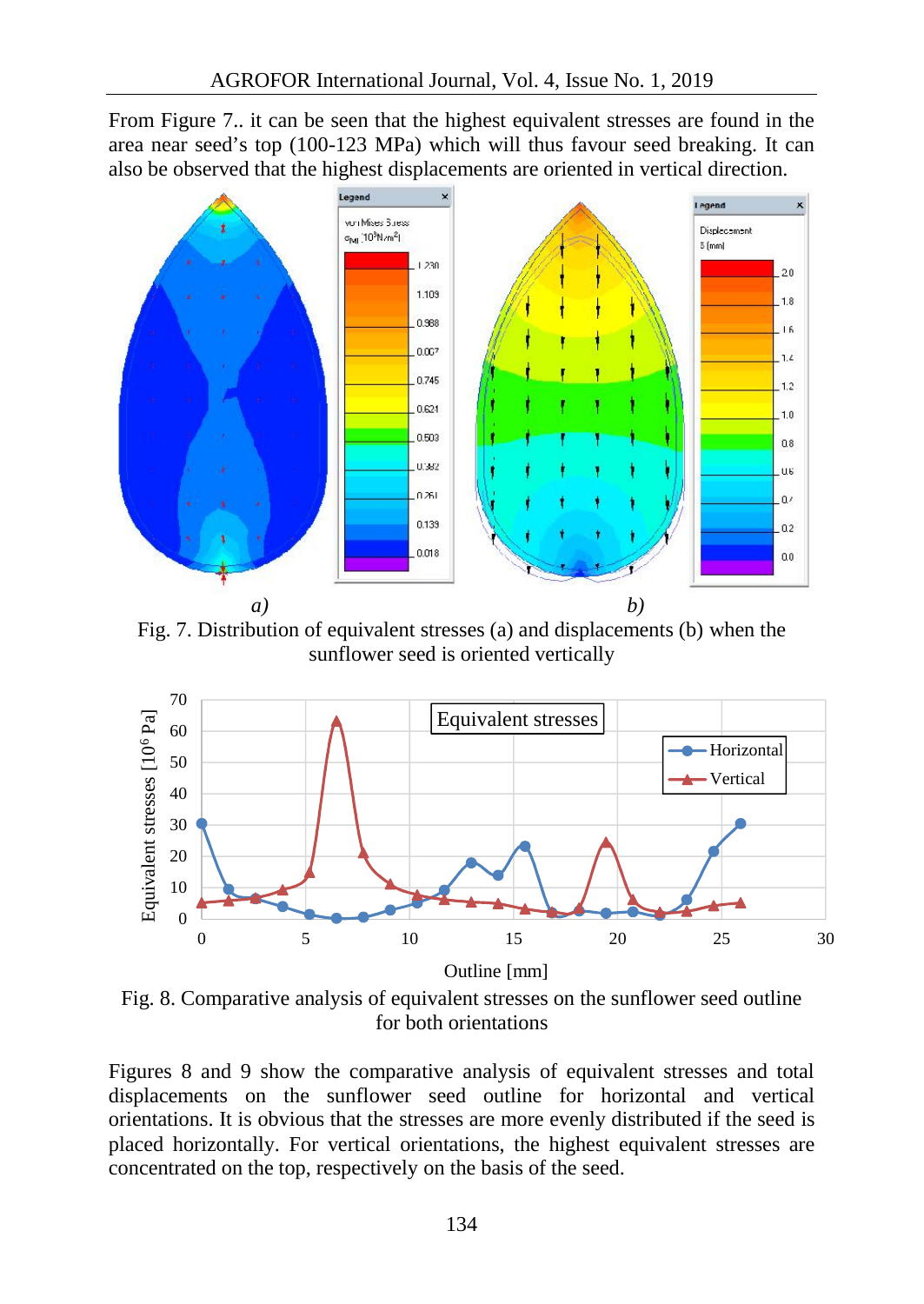From Figure 8. it can be noticed that if the seed is placed horizontally, the distribution of stress is more uniform on its entire outline, favouring seeds transport and storage situations, but also a more uniform grinding of seed's kernel. Vertical orientation favours an easier breakage of seed shell (which is harder to achieve in practice).



Fig. 9**.** Comparative analysis of total displacements on the sunflower seed outline for both orientations

### **CONCLUSIONS**

The Finite Element Method is the most advanced engineering tool for computing numerical and mathematical modeling of complex phenomena involving the propagation of stress and displacement (strain) fields in continuous media. Thus, FEM can be an important tool for the modeling of stresses and strains propagation in the kernel and shell of sunflower seeds. The models used in this work highlight that the orientation of the seeds is very important. In some situations, it is desirable that the stresses are higher (at shelling, grinding, pressing, etc.) but there are also situations when the stresses should be smaller (during transport, storage, etc.). FEM models developed in this work facilitate the study of all situations to which the seeds are subjected in the technological processes.

### **REFERENCES**

- ASAE Standards. (2000). Compression test of food materials of convex shape. American Society of Agricultural and Biological Engineers. S368.4. pp. 585– 592.
- Biri, S. t., Manea, M., Maican, E., Ungureanu, N., Toma, L.M. (2009). Studies regarding the use of finite elements method for the working process modeling of the oil presses. Proceeding of the  $37<sup>th</sup>$  International Symposium "Actual Tasks on Agricultural Engineering", Croa ia, Opatija, 10-13 Febr. 2009, pp. 485-496.
- Gupta, R. K., and Das S. K. (2000). Fracture resistance of sunflower seed and kernel to compressive loading. Journal of Food Engineering, 46(1): pp. 1–8.